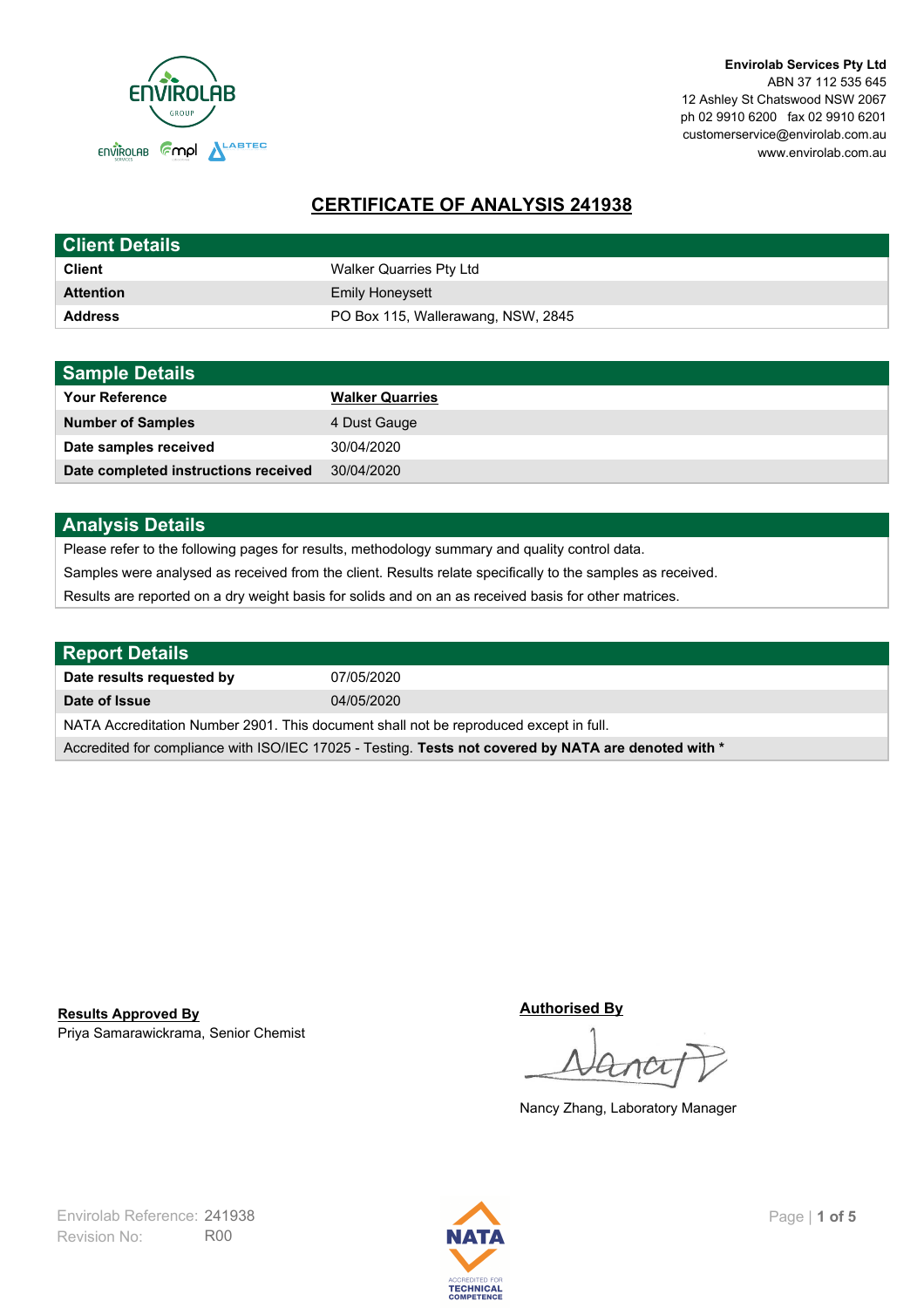| Dust Deposition AS 3580.10.1 |                          |                   |                                                                         |                   |                   |
|------------------------------|--------------------------|-------------------|-------------------------------------------------------------------------|-------------------|-------------------|
| <b>Our Reference</b>         |                          | 241938-1          | 241938-2                                                                | 241938-3          | 241938-4          |
| <b>Your Reference</b>        | <b>UNITS</b>             | DG <sub>1</sub>   | DG <sub>2</sub>                                                         | DG <sub>3</sub>   | DG4               |
| Date Sampled                 |                          |                   | 31/3/20 - 29/4/20 31/3/20 - 29/4/20 31/3/20 - 29/4/20 31/3/20 - 29/4/20 |                   |                   |
| Type of sample               |                          | <b>Dust Gauge</b> | Dust Gauge                                                              | <b>Dust Gauge</b> | <b>Dust Gauge</b> |
| Date Extracted               | $\overline{\phantom{a}}$ | 01/05/2020        | 01/05/2020                                                              | 01/05/2020        | 01/05/2020        |
| Date analysed                |                          | 04/05/2020        | 04/05/2020                                                              | 04/05/2020        | 04/05/2020        |
| Dust Gauge Start Date        | --                       | 31/03/2020        | 31/03/2020                                                              | 31/03/2020        | 31/03/2020        |
| Dust Gauge End Date          | --                       | 29/04/2020        | 29/04/2020                                                              | 29/04/2020        | 29/04/2020        |
| Dust - No. of Days Collected | --                       | 30                | 30                                                                      | 30                | 30                |
| Insoluble Solids             | g/m <sup>2</sup> /month  | 0.6               | 0.6                                                                     | 0.8               | 0.4               |
| Combustible Matter           | g/m <sup>2</sup> /month  | 0.2               | < 0.1                                                                   | 0.1               | 0.3               |
| Ash                          | g/m <sup>2</sup> /month  | 0.4               | 0.6                                                                     | 0.6               | 0.2               |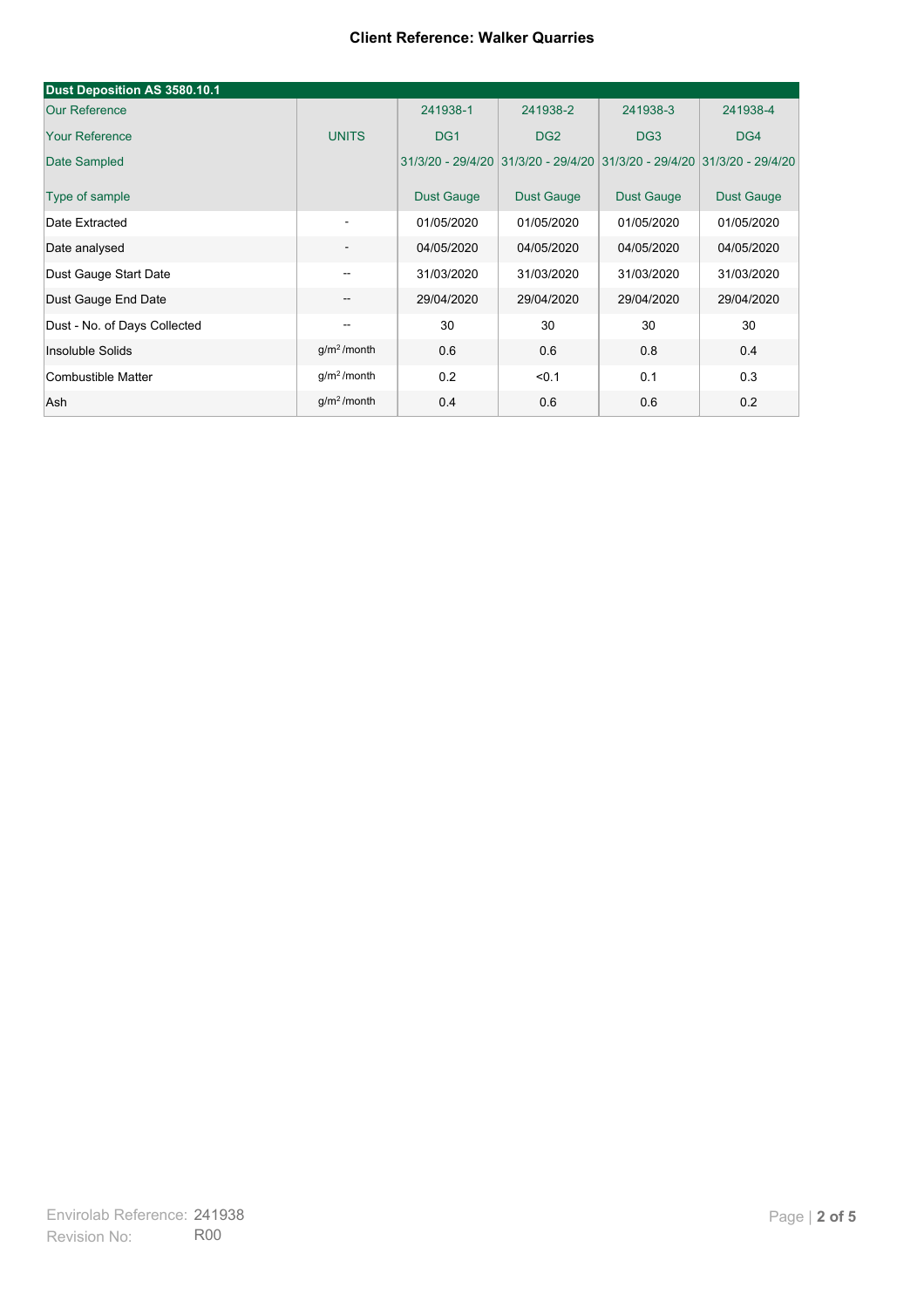| <b>Method ID</b> | <b>Methodology Summary</b>                               |
|------------------|----------------------------------------------------------|
| AS 3580.10.1     | Analysis of dust gauges by AS 3580.10.1 (analysis only). |

F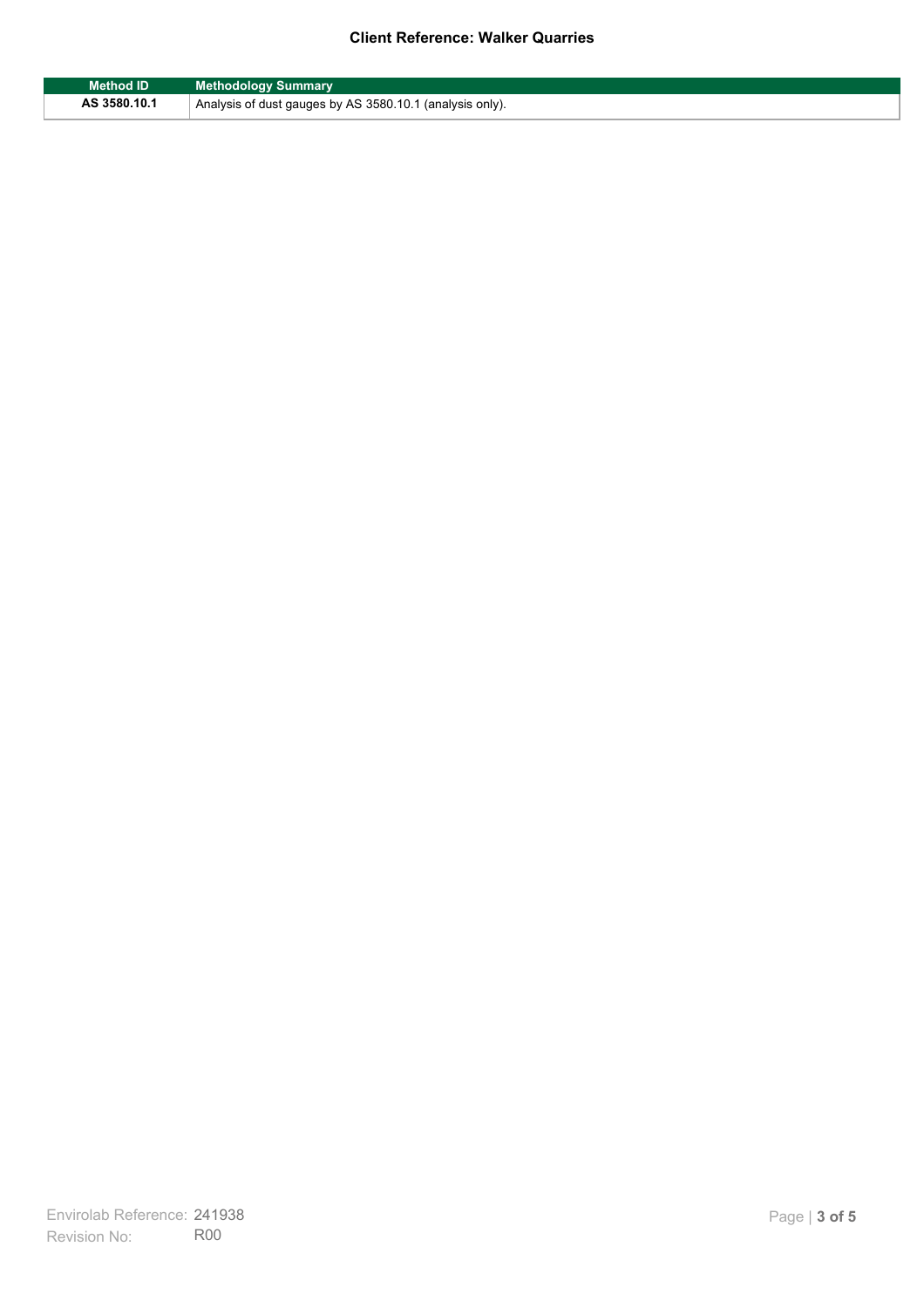| <b>Result Definitions</b> |                                           |
|---------------------------|-------------------------------------------|
| <b>NT</b>                 | Not tested                                |
| <b>NA</b>                 | Test not required                         |
| <b>INS</b>                | Insufficient sample for this test         |
| <b>PQL</b>                | <b>Practical Quantitation Limit</b>       |
| $\prec$                   | Less than                                 |
| $\geq$                    | Greater than                              |
| <b>RPD</b>                | <b>Relative Percent Difference</b>        |
| <b>LCS</b>                | Laboratory Control Sample                 |
| <b>NS</b>                 | Not specified                             |
| <b>NEPM</b>               | National Environmental Protection Measure |
| <b>NR</b>                 | Not Reported                              |